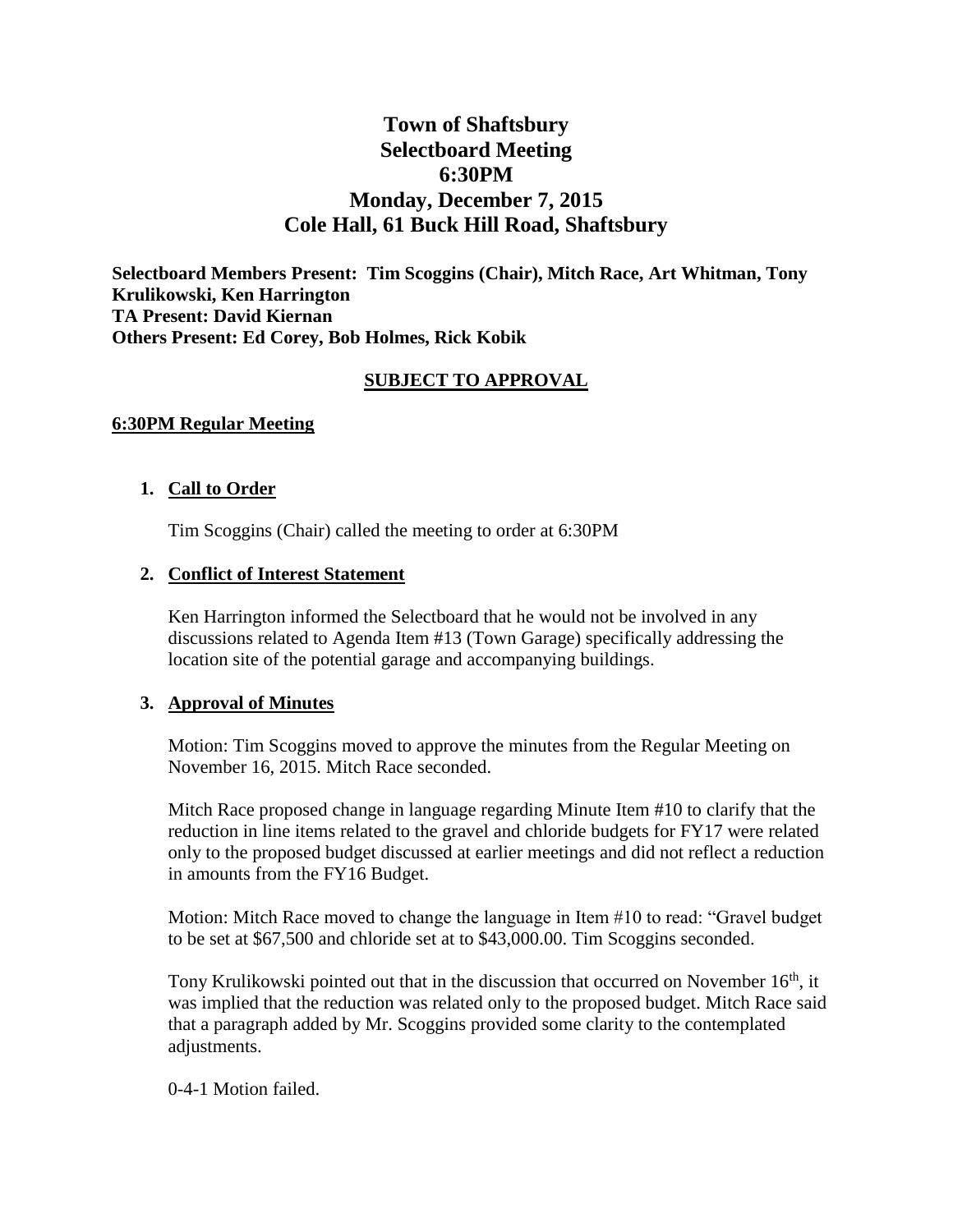The Selectboard then returned to the original Motion before them to approve the Meeting Minutes from November 16, 2015 as circulated by Mr. Scoggins. 5-0-1 Motion approved.

### **4. Warrants**

Motion: Tim Scoggins moved to approve Warrant #15 \$3,124.00. Mitch Race seconded. 5-0-0 Motion approved.

Motion: Tim Scoggins moved to approve Warrant #16 \$29,487.60. Mitch Race seconded. 5-0-0 Motion approved.

#### **5. Announcements**

Tim Scoggins announced that due to David Mance's retirement from the Development Review Board and Michael Day's subsequent move from alternate to permanent member, there is currently an opening on the D.R.B. for an alternate member. Candidates are asked to submit letters of intent to be considered at the next Regular Meeting on December  $21<sup>st</sup>$ , at which time public comments will be invited. An alternate will then be appointed at the subsequent Regular Meeting.

Mitch Race announced that the Shaftsbury Historical Society is still accepting nominations for 2016's "Ordinary Hero" honor and that the nominations would be accepted through December 31<sup>st</sup>.

## **6. Public Comments**

Ed Corey came before the Selectboard to ask if the Board would consider putting a question on the ballot at Town Meeting in March reading: "Should the new Town Garage be built at the old dump site off of North Road?" Tim Scoggins asked if Mr. Corey would like the new garage to be constructed on the current site and Mr. Corey replied that he wanted the townspeople to vote on the site, and that the voters have never voted on the location of the proposed garage. Mr. Corey likened this question to a previous ballot article regarding Cold Spring Road. Mr. Scoggins clarified that the vote concerning Cold Spring Road asked if the Town should fund a specific art project at that site and that there are practical difficulties in asking the townspeople where they would like to see a new garage constructed. Mr. Corey replied that he believed this was a process that should have started years ago.

Tim Scoggins said that the voters would have a chance to vote on the bond concerning the funding for the new garage but that he was opposed to having a vote specifically related to choosing a site. Mitch Race pointed out that the Town already owns the site off of North Road and that the cost of purchasing property at an alternate location would result in a marked increase in the funds required for the project. Mr. Corey reiterated that he wanted to see the townspeople vote on the site and indicated that he believed that the previous votes regarding the proposed Town Garage had failed because of the site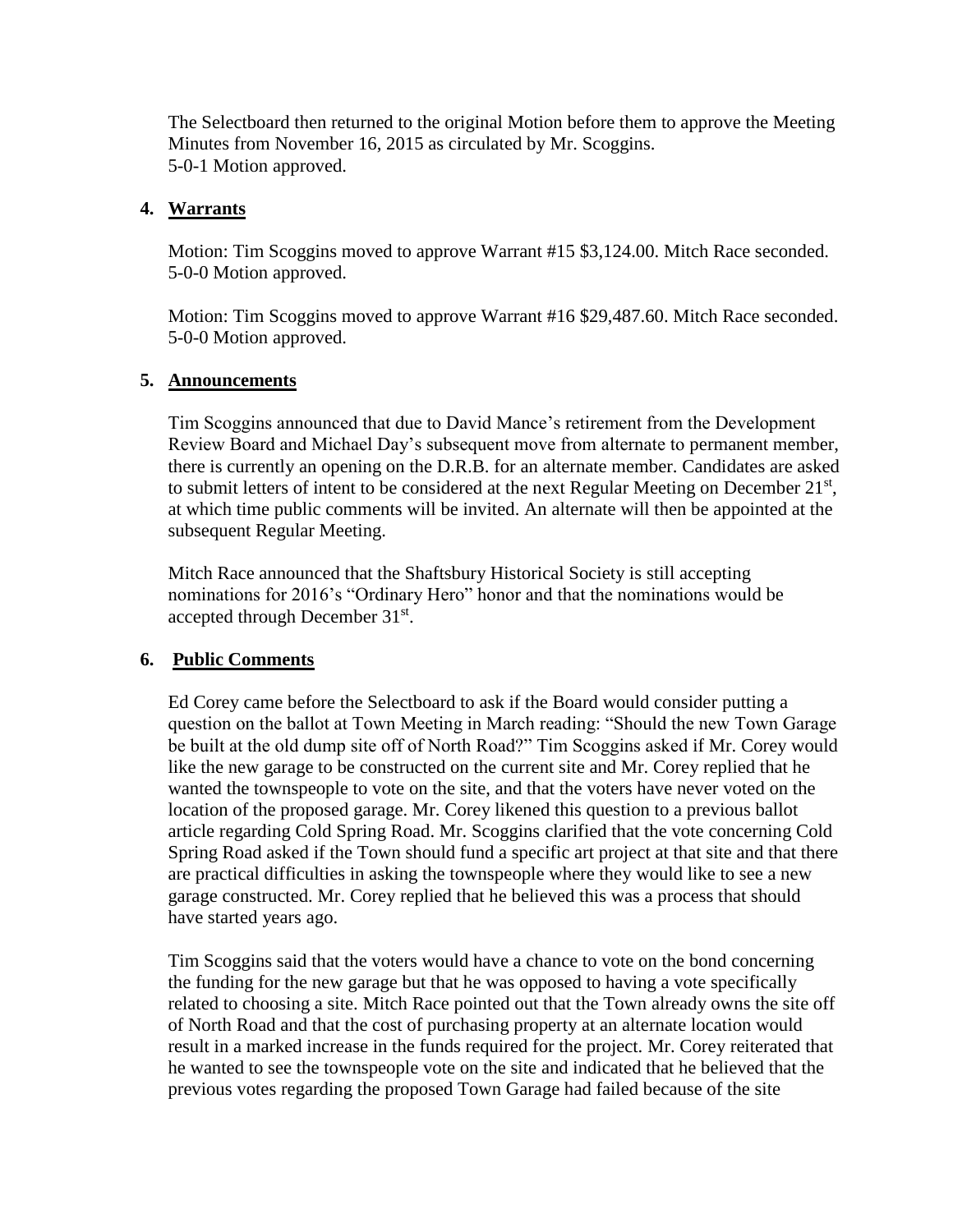location. Mr. Scoggins believed that the reason the garage vote had failed was due to cost and asked why Mr. Corey did not want the new garage at the North Road location. Mr. Corey said that he believed the water and ground to be contaminated. Tim Scoggins then pointed out that the land is zoned for industrial use and that the main use for the water at the site would be for washing trucks (which can be non-potable water).

Mr. Scoggins again stressed that the Selectboard had exhausted possibilities for any and all potential sites for the new garage and that the fact that there is a contaminated well nearby would not prevent the garage from operating. A brief discussion then followed regarding how many wells are monitored for contamination in that area. It was determined that the so-called Crawford property had been purchased by the Town because the well was contaminated.

Mr. Corey pressed the Selectboard again about including a separate vote on the garage site at Town Meeting. Tim Scoggins countered that the voters could vote the site down for a variety of reasons. Mitch Race said that two ballot items (one regarding the site and one regarding the bond) would be unreasonable as the bond would increase if property were needed to be purchased by the Town.

Tim Scoggins said that a vote on a new garage would be on the ballot in March and that the specific language regarding the site of the garage would be considered when writing the ballot warning. The Selectboard declined to motion to vote on the inclusion of a specific ballot article regarding the garage site. Art Whitman reiterated that it would be "very confusing" to have two separate articles regarding the garage. Mr. Scoggins said that there were many steps to be taken before the warning language is crafted regarding this issue.

Bob Holmes then made a comment that the Town has wasted enough time debating this issue and that the Selectboard has invited the public to comment countless times on matters related to the construction of a new Town Garage. The site that has always been discussed has been the landfill location.

### **7. Treasurer's Report**

David Kiernan gave the Treasurer's Report on behalf of Melanie Dexter, who could not attend the meeting. Tim Scoggins inquired about the progress of the financial audit of the Town. Mr. Kiernan reported that the audit of FY15 by Sullivan & Powers was largely completed last week over two full business days. Follow up regarding some depreciation schedules and the water accounts will occur over the next few weeks and a final written report is expected at the end of January. Initial feedback from the auditors indicated that some procedural changes should be implemented, mainly regarding the accounting of the reserve funds. In order to avoid the return of unused funds at the end of the fiscal year, it is proposed that when funds are used from a specific reserve, that cost is classified as an expense exclusively related to that particular capital fund. The auditors indicated that other Towns handle reserves in this manner and David Kiernan also reported that former Treasurer Bill Fisk had advised of the separation of funds for capital projects.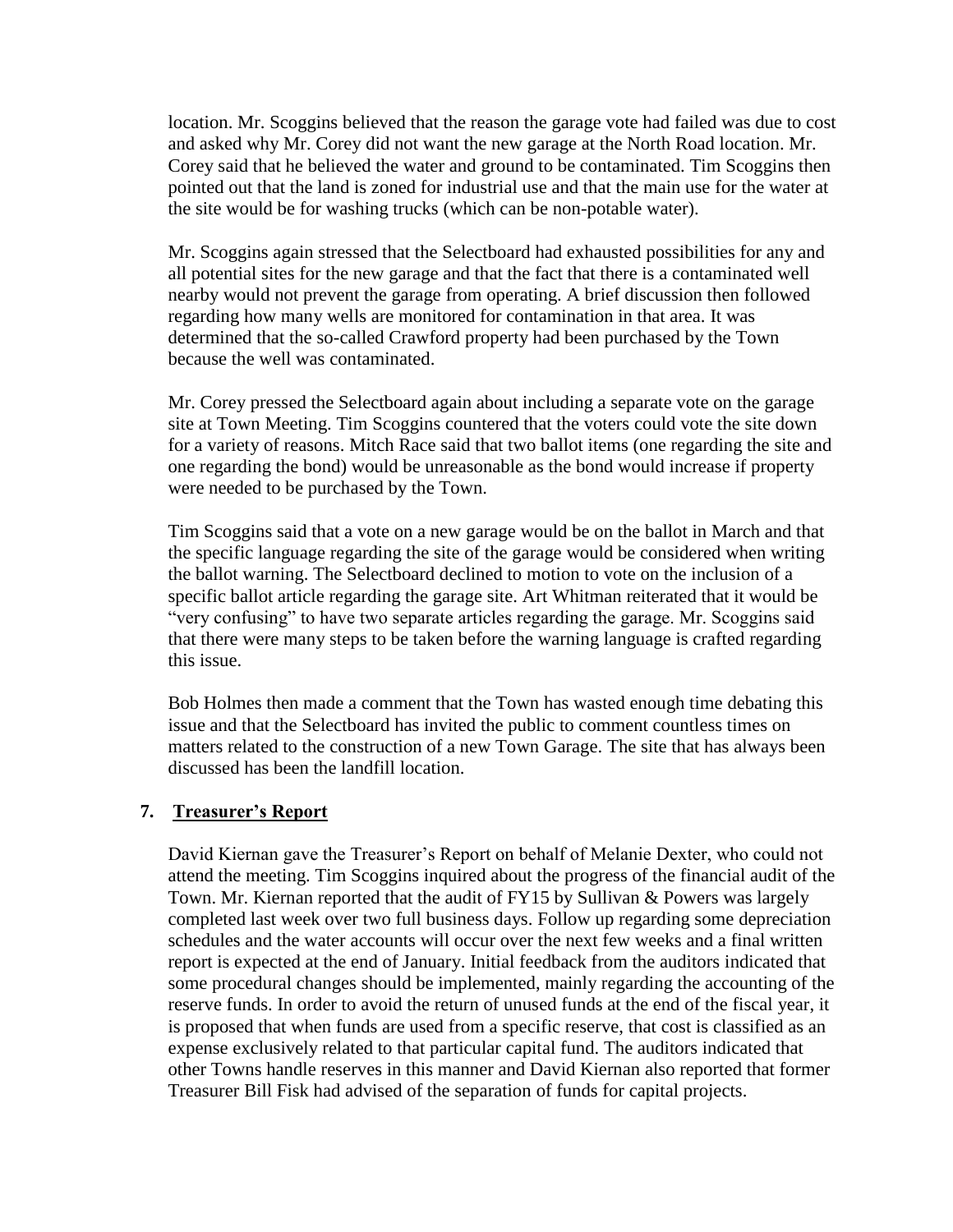## **8. Road Foreman's Report**

David Kiernan also gave the Road Foreman's Report on behalf of Steve Washburn (also not in attendance). Mr. Kiernan said that due to the good weather, grading and other work was able to continue later into the season than expected. The winter gravel has all been received and piled on the lot adjacent to the Town Garage.

Mr. Kiernan went on to inform the Selectboard that the mowing attachment from the Village of North Bennington will not work on the Town's equipment as the vehicle best suited for the attachment would not produce enough pressure to support the attachment and a specialized cage would need to be constructed around the cab.

Ken Harrington asked about the progress of the installation of a culvert on Holy Smoke Road. Mr. Kiernan said that a delivery of culverts had been received that evening and that the road crew may be able to complete the project before the winter weather set in as no significant storms were being predicted until after the New Year, based on long-term weather forecasts. Ken Harrington and Art Whitman agreed to visit the site again with Steve Washburn and confirm the scope of the project and consent of an interested landowner prior to work commencing.

David Kiernan concluded his report on behalf of the Road Foreman by informing the Selectboard that a part-time snow plow driver had been hired. This part-time driver will be used "on-demand" with regular road crew members driving the tandem if required.

#### **9. Shaftsbury Community House, Inc. – Ballot Item**

Rick Kobik came before the Selectboard to discuss the Shaftsbury Community House, a former church, located on Old Depot Road on the north end of Town. In 1932, a group bought the building from the Methodist Episcopalian Church and since then the property had been used for community building. The original Articles of Association for the corporation stated that the building was to be used for "charitable, religious or benevolent purposes only, such as religious services, school entertainments, Grange meetings or any such purposes of general interest to the community." The Articles went on to state that the corporation is to be for non-profit purposes only. A separate entity, the Shaftsbury Community Club, is responsible for raising money for the caretaking of the property (utilities, insurance, upkeep, etc.).

Last year, the organization received a letter from the Shaftsbury Listers stating that the group would have to pay real estate taxes on the property. The property has never historically been taxed. The State is now requiring the taxpayers to vote on the exemption of properties such as that owned by Shaftsbury Community House, Inc. Mr. Kobik asked the Selectboard to include a ballot warning asking the Town to exempt the organization from paying real estate taxes for a period of five (5) years. Mr. Kobik also presented a petition with approximately 200 signatures supporting this measure.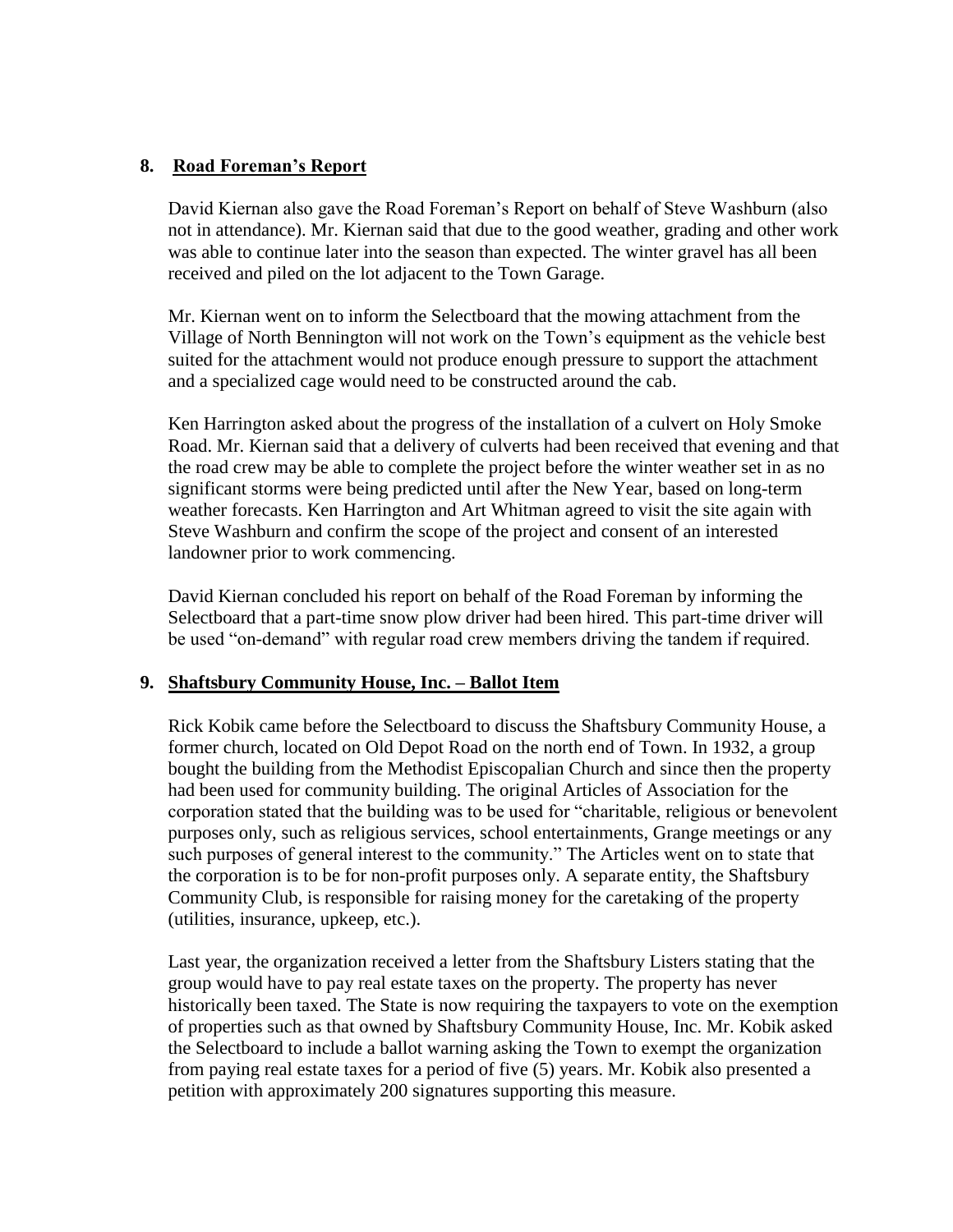Motion: Mitch Race motioned to include this ballot warning to be voted on in March. Ken Harrington seconded.

Art Whitman said that he believed the Norshaft Lions did work there. Mr. Kobik indicated that the Lions had replaced the furnace, installed storm windows, put in a bathroom. Mr. Kobik said that the building is used for weddings, memorials and other functions for a nominal fee. Art Whitman then asked if the Selectboard needed to vote on this proposal since it appeared Mr. Kobik had the required amount of signatures (5% of the registered voters) on his petition. David Kiernan then said that he would present the petition to the Town Clerk for verification and she would advise if this item could be included as a ballot article.

Tim Scoggins then informed the Selectboard that the Vermont League of Cities and Towns reported to him that the Board cannot alter an appropriation amount on a ballot article that is subject to a voter-backed petition that is in compliance with the related statute.

Tony Krulikowski suggested the organization apply for 501c(3) status, as the organization and property appeared to be more of a community asset than a private club.

Mitch Race then rescinded his Motion.

Motion: Tim Scoggins motioned the item be tabled. Tony Krulikowski seconded. 5-0-0 Motion approved.

Bob Holmes asked Mr. Kobik why he was asking for an exemption for a period of five (5) years and Mr. Kobik replied that five (5) years was the limit imposed by the State of Vermont.

## **10. Review of FY17 Community Appropriations Requests**

Tim Scoggins began the discussion related to Community Appropriations by pointing out that these requests come from organizations that follow a set procedure for asking for Town funding through ballot articles, rather than through citizen petition. Mr. Scoggins reminded the Selectboard that they are able to alter the amounts on these ballot warnings. Last year, the appropriations were at almost \$60,000.00. David Kiernan reported that this year's requests were close to \$70,000.00 (\$69,910.00). Art Whitman inquired if the increase was due to an increase in requests from new organizations or requests in amounts over previous year's requests. Bob Holmes, from the Auditing Committee, said that both cases were factors in the overall increase in requests. The amount requested from the Bennington Free Library had increased from \$14,700.00 in FY16 to \$16,000.00 this year. Bob Holmes said that he had received three (3) additional requests over the weekend from the Bennington Free Clinic, Park McCullough House and the Canfield Library (a new request this fiscal year).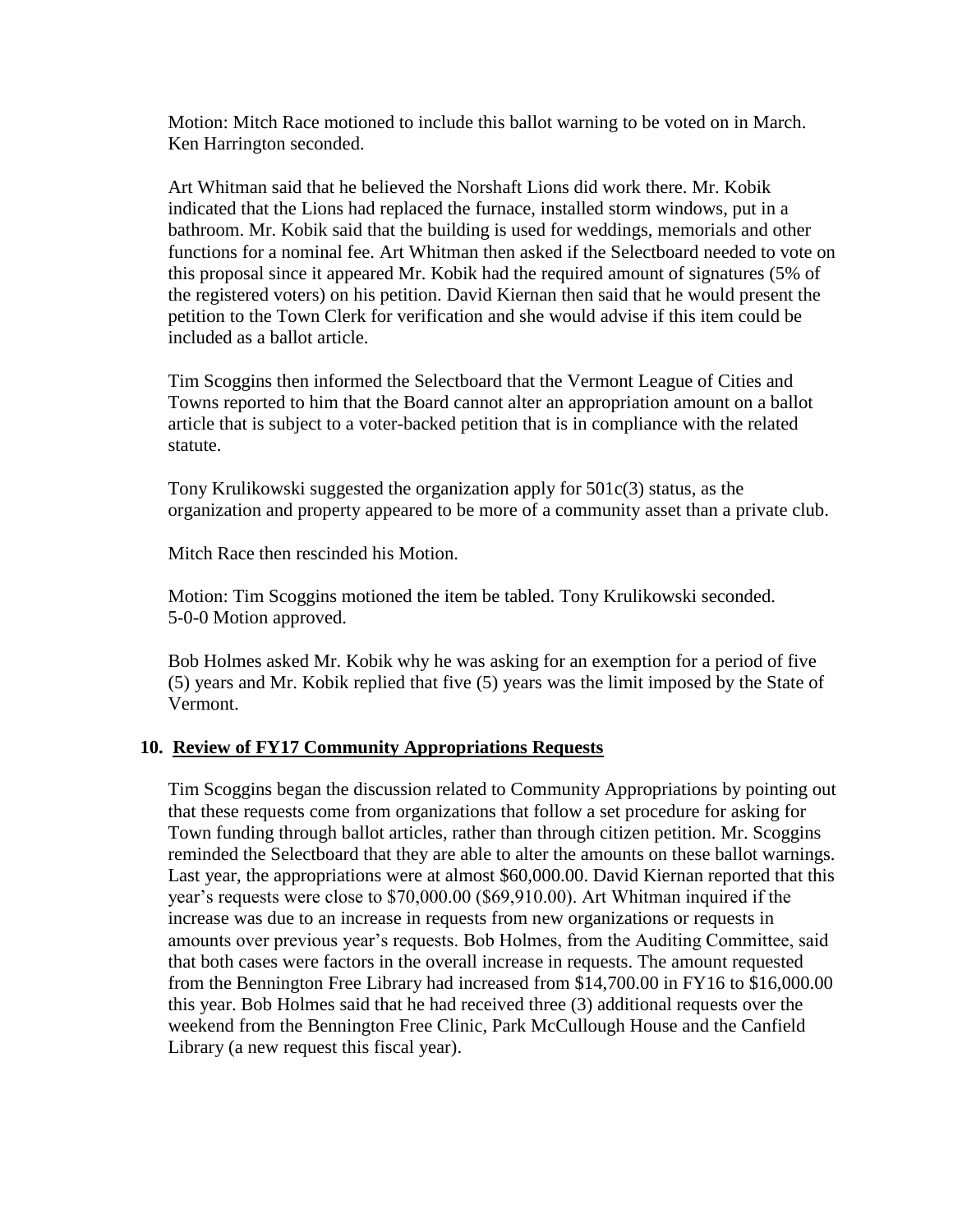Art Whitman asked what choices the Board has in dealing with such a significant increase in appropriation requests. Tim Scoggins said that the Board could pick and choose what items and accompanying amounts appear on the ballot or they could set a total for community appropriations and reduce the requests proportionally for each organization. Art Whitman stressed that when the budget is presented at Town Meeting, it must be pointed out to the public that what they are seeing consists of expenses only and that any vote by Australian ballot the following day to fund a community appropriation would result in a tax increase. Mr. Whitman further indicated that he was in favor of leaving the appropriations on the ballot as originally requested by the organizations and letting the voters decide on whether or not the items should pass. David Kiernan informed the Selectboard that the Vermont Secretary of State had mandated that any reserve amount proposed in the FY17 Budget must also be considered during the floor vote and would no longer appear on the ballot as in years past.

Mr. Kiernan said that when the community appropriations were removed from the proposed budget, the tax rate would remain flat, if not deceased marginally over FY16. Mitch Race pointed out that taxes would have to be increased to raise money for any appropriations that pass. Tony Krulikowski expressed that he believed that voters were thoughtful about where they choose to allocate appropriations, as evidenced by previous votes failing for specific projects and organizations.

Tim Scoggins posed how the budget should be presented to the public during this year's Town Meeting and the Selectboard seemed to form a consensus that the voters should be educated that any appropriations beyond the expenditures and reserves will result in an increase in the tax rate. Mitch Race pointed out that if all appropriations were approved, taxes would increase 1 ¾ cents. David Kiernan reminded the Board and the public that the tax rate was not set at Town Meeting but rather after the Listers set the Grand List in the late spring. Mitch Race and Tim Scoggins said that some confusion may occur as last year's budget and tax rate included the community appropriations so comparisons between the two budgets may result in some misunderstanding. Mr. Kiernan said that the comparison should involve only what it took to run the Town this year versus last. It was determined that some effort to educate the voters on the differences would need to occur.

#### **11. Cemetery Mowing Bid – Opening**

David Kiernan informed the Selectboard that two (2) bids were received for the mowing and landscaping of the Town cemeteries. The first bid from Sycamore Landscaping was for one (1) season at \$15,000.00 with two (2) additional seasons at the same rate. Any work outside the contract terms would be billed at \$65/hour. Mitch Race asked how much work was done outside the contract and Mr. Kiernan replied that it should be limited because an extra month of maintenance was added to the new contract.

The second bid was received from Robert Gratz for \$15,500.00 for the first season and \$16,000.00 for the following two (2) seasons. A rate of \$25/hour for work outside the terms of the contract was quoted to the Town. Mr. Gratz also included references and evidence of liability insurance.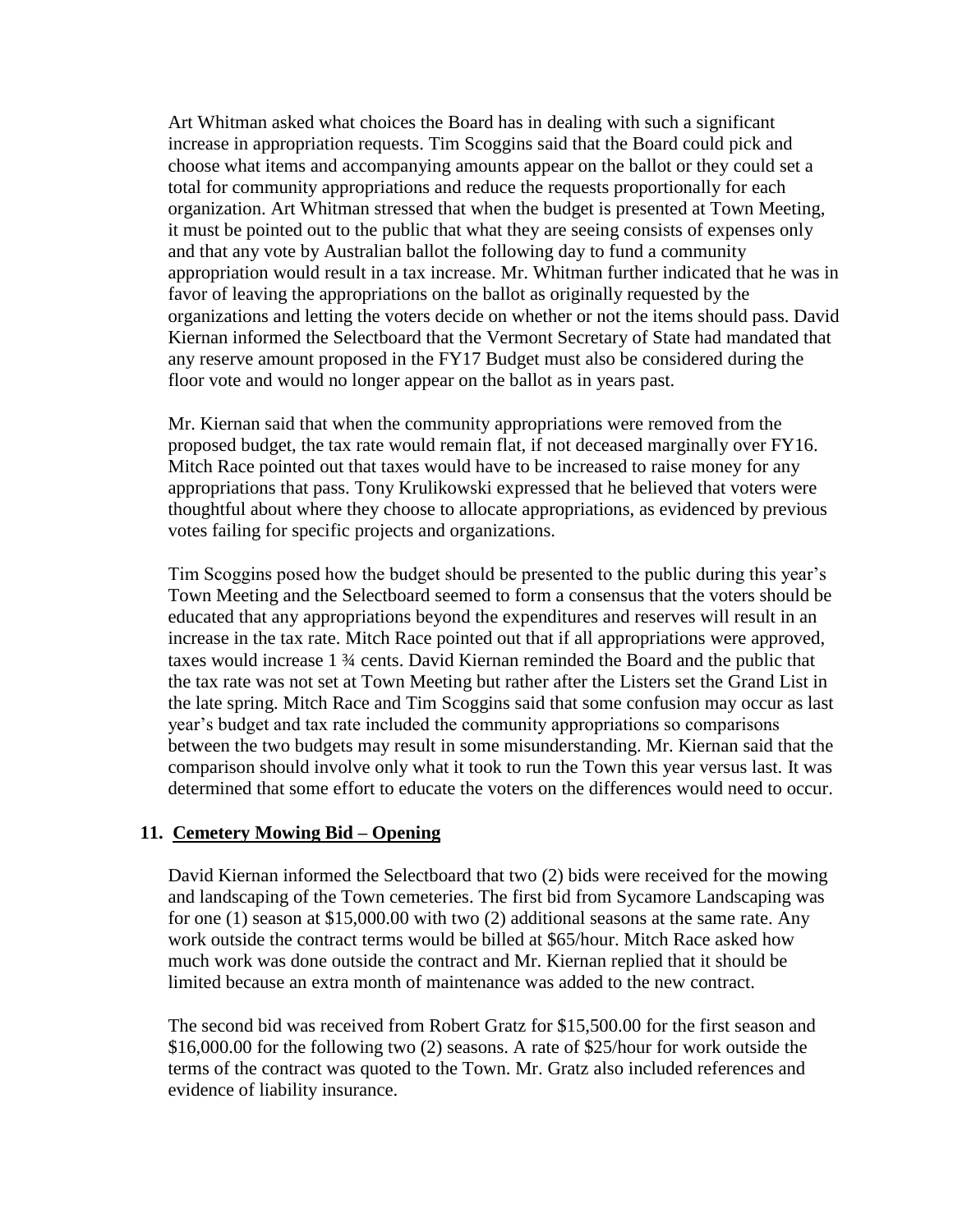Tim Scoggins asked the Selectboard if they wanted to think about it or vote to award the bid immediately.

Motion: Art Whitman motioned that the bid be awarded to Sycamore Landscaping. Ken Harrington seconded.

5-0-0 Motion approved.

## **12. Budget Discussion**

David Kiernan made further revisions to the proposed FY17 Budget. While the Selectboard desires to put more funds into the roads and associated materials as time goes on, the original proposed budget for FY17 may have been too aggressive in allotting funds for that purpose. Upon review of the subtotals for the overall budget, Mr. Kiernan suggested moving the total for reserves in with the expenditures for the Town to accurately reflect the amount that will be presented at the floor meeting. Tim Scoggins then confirmed that the specific reserve funds will be separate capital improvement funds that will be expenses as money is spent.

The changes that were discussed include:

- Removal of a line item carried over in the revenue column for Sale of Town Property in the amount of \$20,000.00
- Postage set at \$3,000.00
- Meetings and Trainings set at \$500.00
- IT and Web Support set at \$1,750.00
- Miscellaneous Expenses set at \$250.00
- Funds for the Town Report set at \$3,870.00. A brief discussion followed about how reducing the amount allotted for this line item would be achieved. David Kiernan suggested ordering fewer copies of the Town Report or reducing the font size to save costs. Mr. Kiernan also suggested that the Report be put online for public review, rather than sending paper copies to residents. Tim Scoggins indicated that this subject had been discussed in the past and the Selectboard determined that it was important to print paper copies. Mitch Race suggested that the question of whether or not to continue with paper copies if the Town Report could be a ballot item at a future election. Ultimately, it was decided to leave the expense for the Town Report at the originally proposed figure of \$4,800.00
- Assistant Treasurer wages set at \$957.00
- Fire Truck Maintenance set at \$6,070.00
- Sheriff Services set at \$33,819.00 (this may change after the Sheriff discusses FY17 with Mr. Kiernan)
- Gravel set at \$65,000.00
- Chloride set at \$41,500.00
- Winter sand set at \$52,070.00
- Sidewalk Construction & Maintenance set at \$3,000.00
- Highway Garage Maintenance & Repair set at \$2,500.00. Mr. Kiernan had recently arranged to have the roof repaired for a few hundred dollars and believed the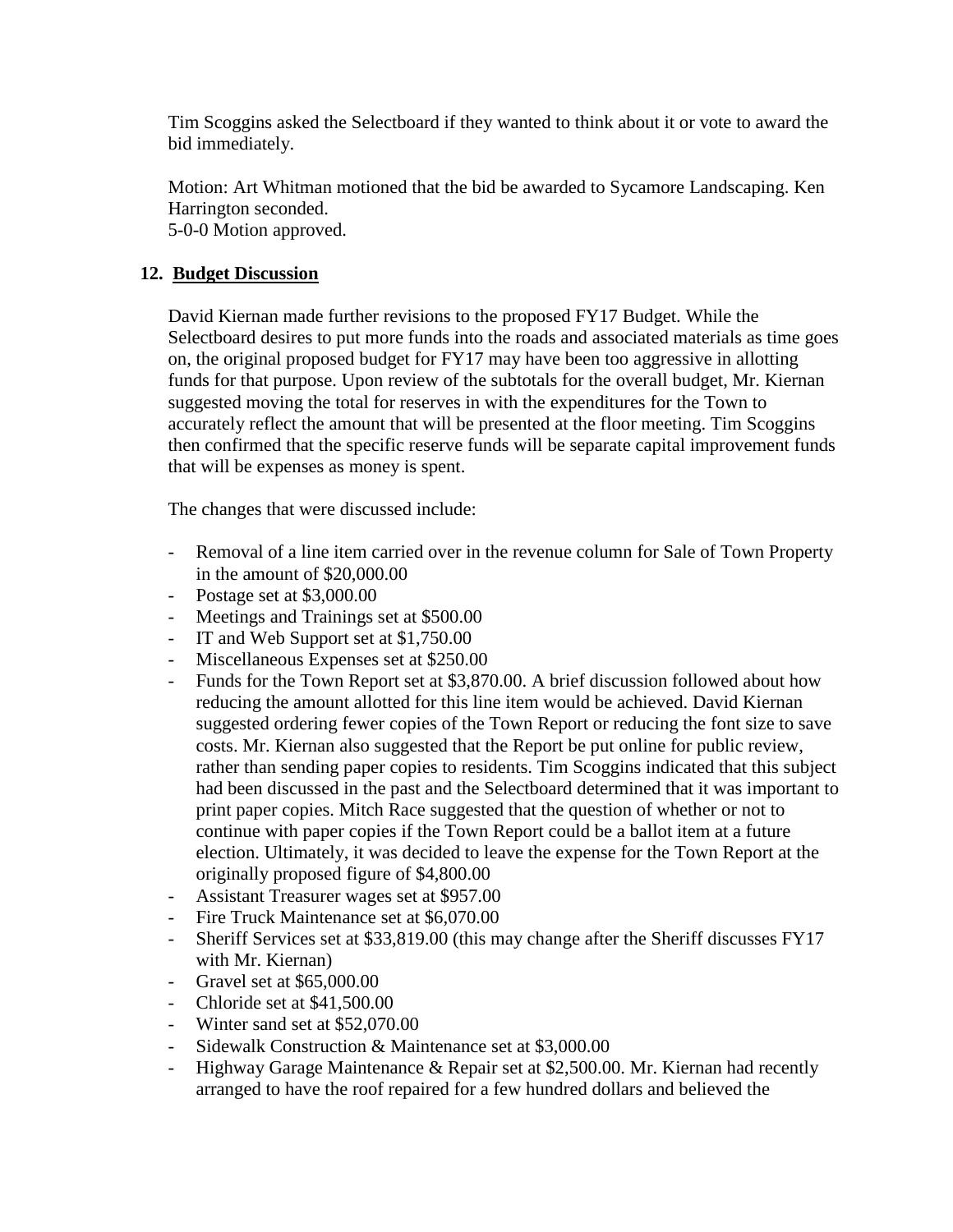\$2,500.00 allotted in FY17 would cover any minor repairs and maintenance. Tim Scoggins pointed out that the funds contemplated for the construction of a break room trailer had also been removed from the proposed budget.

- Expenses were cut from the Planning and Development Review Board budget
- Zoning Administrator wages were set at \$12,000.00 and the Z.A.'s hours were reduced to Monday, Tuesday and Wednesday from 9:00AM until noon.
- Cole Hall Reserve Fund set at \$15,000.00
- Equipment Reserve set at \$35,000.00
- Paving Reserve set at \$35,000.00
- Sidewalk Reserve set at zero
- Class 3 Road Reserve set at \$40,000.00

David Kiernan informed the Selectboard that the total expenses for the Town were approximately \$1.7 million in FY16 and this proposed budget set expenses at approximately \$1.5 million.

Ken Harrington asked about the funding for the project on Shaftsbury Hollow Road to replace a culvert and. Mr. Kiernan replied that funding would be applied for to the State and the culvert reserve fund could also be used for the project.

Mitch Race inquired when the Selectboard should vote on the proposed budget and Mr. Kiernan said that the Board has until the second meeting in January to finalize the budget to be presented at Town Meeting. Tim Scoggins said he hoped that the Selectboard would have a budget in place as soon as practicable.

## **13. Town Garage**

Tim Scoggins segued from the budget discussion to the matter of the Town Garage and a proposed timeline between now and Town Meeting Day to set the issue for vote by the public. David Kiernan was to contact the Bond Bank on December 8, 2015 to begin preliminary discussions regarding financing. Mr. Kiernan indicated that he had estimates for site plan work and permits and felt that an estimate on the structures would be easy to obtain. Mr. Kiernan informed the Selectboard that site work had been estimated at a cost of approximately \$131,000.00, including the construction of a road. Mr. Kiernan is looking to obtain a figure for the bond amount to bring to the voters in March, taking into consideration \$130,000.00 already in the Garage Reserve Fund plus another \$75,000.00 allotted in each budget for FY16 and FY17 (for a total of around \$280,000.00 saved for this project).

Tim Scoggins hoped to have numbers in place to review with the Selectboard by the next Regular Meeting on December  $21^{st}$ . Mr. Scoggins believed the total cost to be around \$800,000.00 to \$900,000.00. Ken Harrington stated that he believed the site work estimate at \$131,000.00 to be high, especially considering that some stump removal and clearing had already begun. Art Whitman said that he would like to visit the site on North Road in order to discuss the exact location of the garage and outbuildings. Mr. Whitman went on to remind the Selectboard that at one time, there was discussion about moving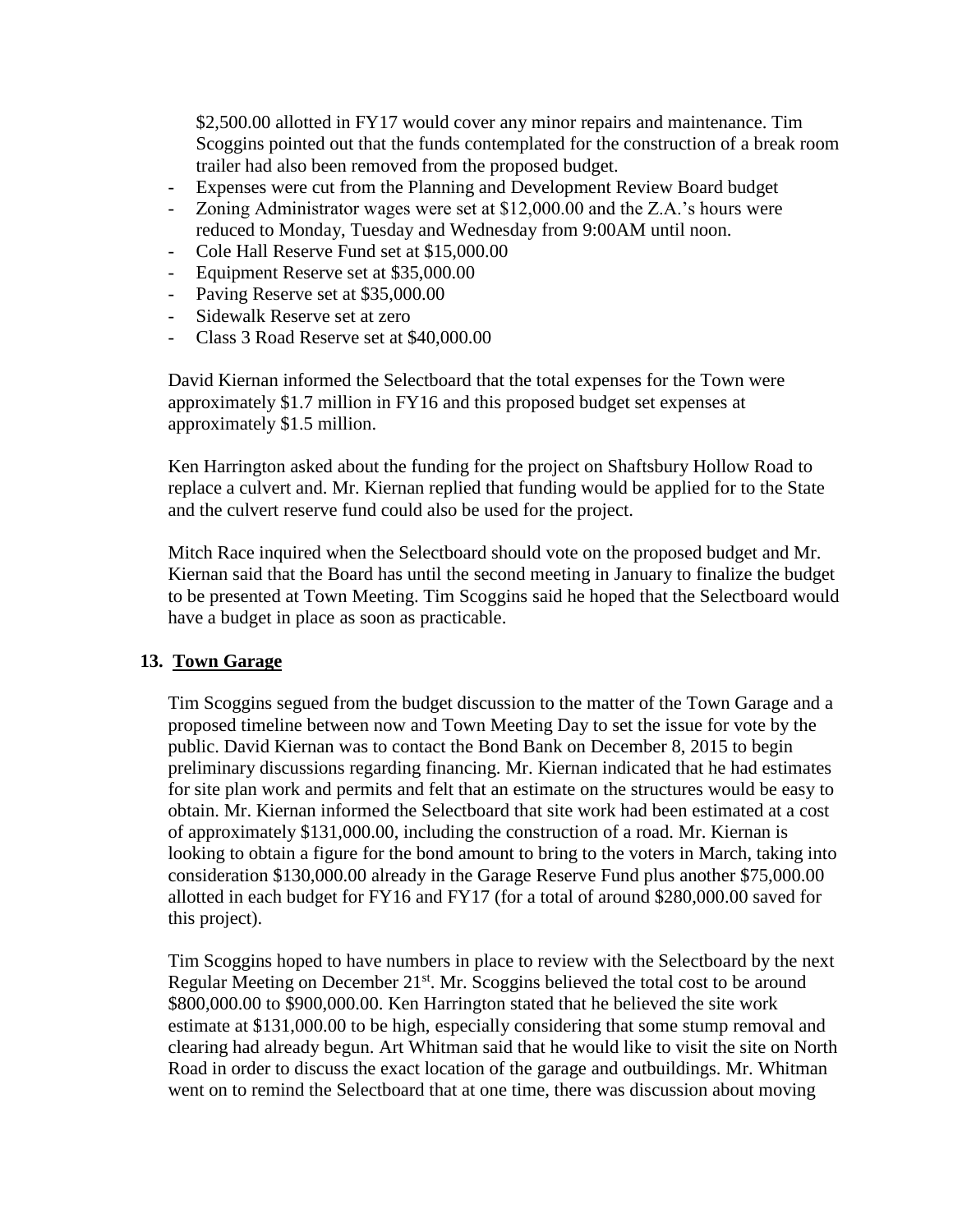the transfer station in order to make room for the new garage. Mr. Scoggins acknowledged that moving the transfer station would add a level of complexity to the project, given the Town's potential relationship with TAM, Inc., a private company, should the transfer station be moved across the street. Mr. Whitman pointed out that the function of the transfer station has changed over time, with most recyclable items being co-mingled, rather than separated. Tim Scoggins did concede that the site of the current transfer station would be more convenient.

David Kiernan told the Selectboard that applications to the Bond Bank need to be completed by May  $15<sup>th</sup>$  and that he would begin the registration process on December  $8<sup>th</sup>$ . Mr. Kiernan went on to say that bond counsel would be required as part of the process and that approval by the voters of Shaftsbury was necessary before moving forward. Mr. Kiernan said that the Town could go through a private bank but that the Bond Bank offered competitive rates. The bond would need to be warned three times and voted on, making the need for a solid estimate on the total cost of the project imperative over the next few weeks.

It was decided that Art Whitman and Ken Harrington would visit the North Road site with the hope of voting on a specific location at the next meeting.

## **14. Rescind Outdated Policy – "Retiree Section" – Not part of Town Personnel Policies**

David Kiernan presented to the Selectboard an item that had been included in the Town's official Policies & Procedures regarding employees of the Town being eligible for health insurance coverage after retirement. This benefit is no longer offered and in fact, former employees can be covered by COBRA. Mr. Kiernan pointed out that this policy has not yet been a problem but could pose an issue in the future so that it was best to rescind the policy at this time.

Motion: Art Whitman motioned to rescind the policy entitled "Retiree Section" from the Town's official Policies & Procedures. Ken Harrington seconded. 5-0-0 Motion approved.

#### **15. Liquor License Application**

David Kiernan presented a Liquor License Application from Bennington College for an event at the President's House, located within the Shaftsbury Town borders. Mr. Kiernan also asked the Selectboard to consider granting Judy Stratton, Town Clerk, the authority to sign these applications on behalf of the Selectboard. Art Whitman asked if this authority would be granted specific to this location or to all locations and events? Mr. Kiernan said the authorization could be given to either or both situations. Tim Scoggins asked what the State had to say about this matter and Mr. Kiernan replied that the State said that the Selectboard can grant the Town Clerk the authority to sign these applications.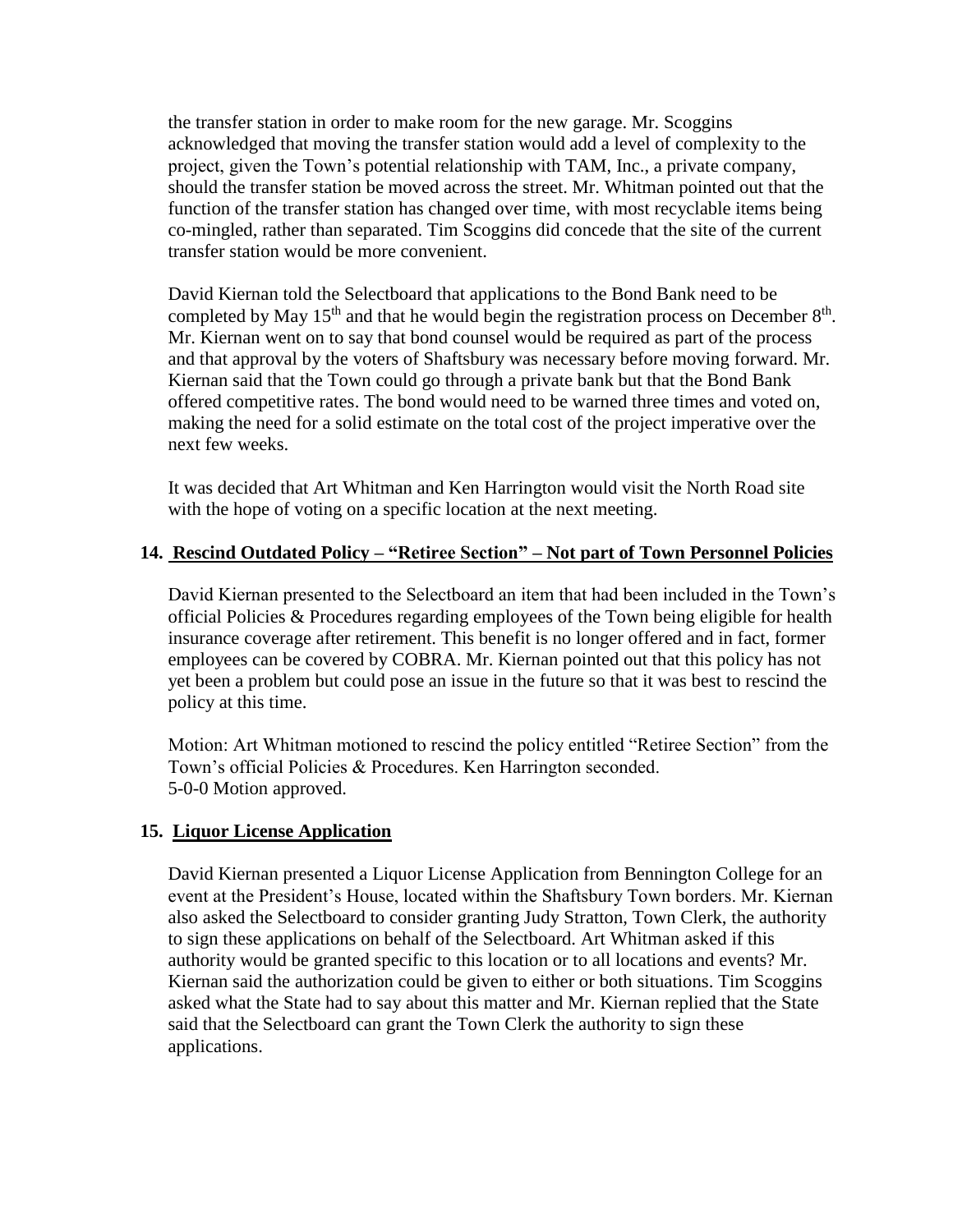Art Whitman suggested that perhaps the authority be limited to the two main vendors/catering operations routinely applying for licenses (Bennington College and Thyme Tables).

Motion: Tim Scoggins motioned that a liquor license be granted to Aramark Dining Hall (Bennington College) for a community potlock dinner at the President's House on December 30<sup>th</sup>. Mitch Race seconded.

5-0-0 Motion approved.

Tim Scoggins asked if the approval was granted to the vendor or the location. Mr. Kiernan said that he had only ever seen Aramark as the vendor for events sponsored by Bennington College at the President's House.

Motion: Tim Scoggins motioned to grant the Town Clerk the authority to approve liquor license applications for special occasions at the President's House and Thyme Tables. Art Whitman asked for how long this authority would be granted. Mitch Race asked what location(s) were being approved as Thyme Tables caters at different events in the Town. Mr. Scoggins asked again if the authority was being granted to a particular vendor or a site of an event. Mr. Scoggins then asked for clarification on the specifics and then revisit the subject.

## **16. Town Administrator's Report**

David Kiernan presented the Selectboard with an Agreement from the BCRC regarding coordination of grant payments associated with the Better Back Roads-sponsored study of work needed on Shaftsbury Hollow Road above Dwyer's Camp. BCRC will essentially reimburse the Town for \$4,000.00 in grant money from Better Bank Roads as the money is being funneled through BCRC. The only contribution from the Town will be David Kiernan and Steve Washburn's time associated with the project.

Motion: Art Whitman motioned to approve the Agreement with BCRC. Mitch Race seconded.

5-0-0 Motion approved.

Mr. Kiernan altered the Selectboard that the Shires Marathon would take place throughout Shaftsbury on May 15, 2015.

A local Cub Scout troop will be visiting the Town Office on Tuesday, December 15, 2015. Selectboard Members are invited to attend.

## **17. Other Business**

Ken Harrington read a letter he prepared addressed to Governor Peter Shumlin asking the Governor to suspend the admittance of Syrian refugees to the State.